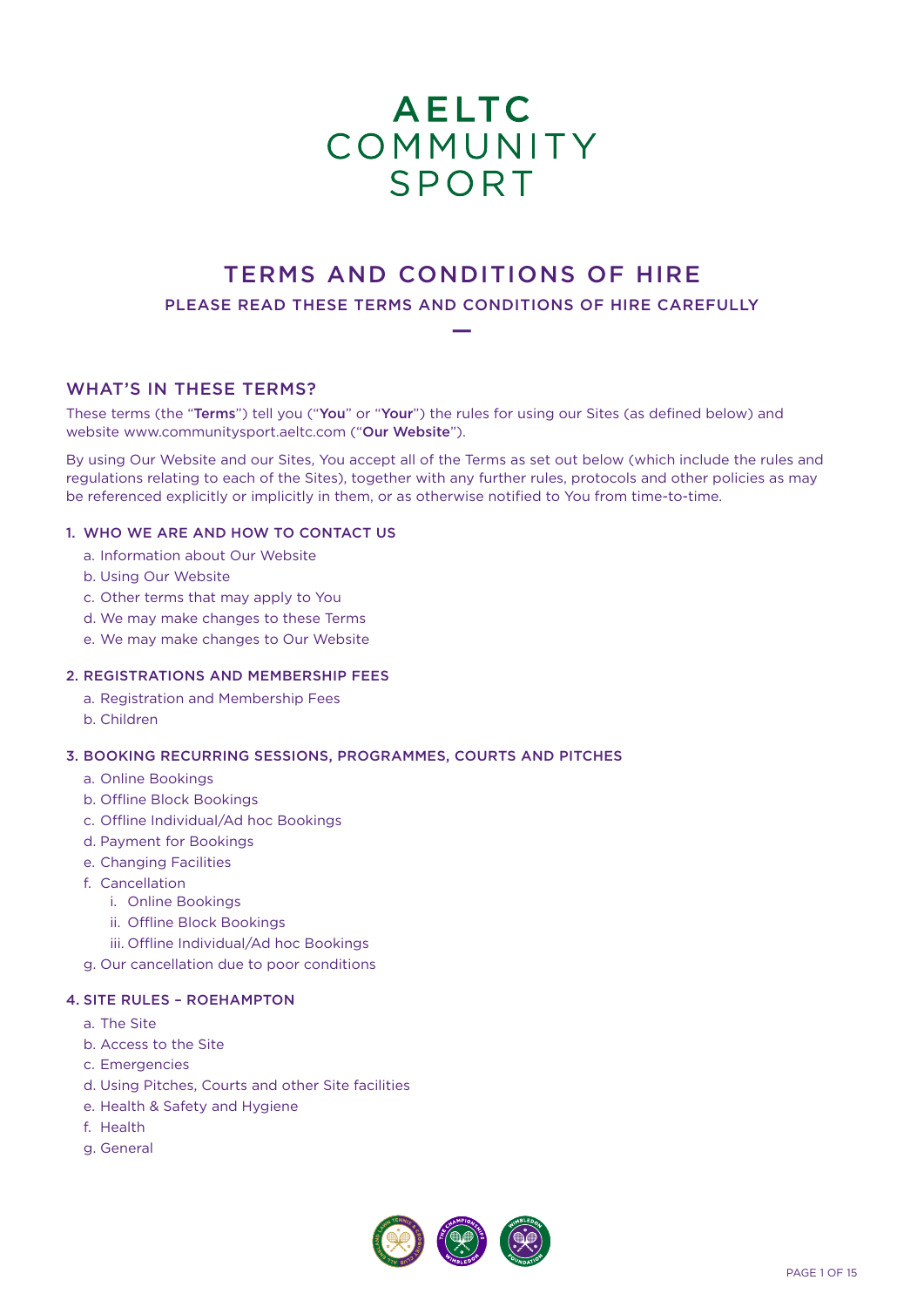# 5. SITE RULES - RAYNES PARK

- a. The Site
- b. Access to the Site
- c. Emergencies
- d. Using Pitches, Courts and other Site facilities
- e. Health & Safety and Hygiene
- f. Health
- g. General

# 6. CLOSING YOUR ACCOUNT AND MEMBERSHIP

# 7. YOUR ACCOUNT AND PASSWORD

# 8. OUR WEBSITE - YOUR OBLIGATIONS

- a. General
- b. We may suspend or withdraw Our Website
- c. Our Website is only for users in England
- d. How You may use material on Our Website
- e. Do not rely on information on Our Website We are not responsible for websites We link to
- g. User-generated content is not approved by Us
- h. When We are responsible for loss or damage suffered by You
- i. Rules about uploading content to Our Website
- j. Rights You are giving Us to use material You upload
- k. We are not responsible for viruses and You must not introduce them
- l. Rules about linking to Our Website
- m. Which country's laws apply to any disputes?
- n. Our trade marks are registered

# 1. WHO WE ARE AND HOW TO CONTACT US

www.communitysport.aeltc.com is a site operated by The All England Lawn Tennis Club (Championships) Limited ("We", "Our" or "Us"). We are registered in England and Wales under company number 07546773 and have Our registered office at The All England Lawn Tennis Club, Church Road, Wimbledon, London, SW19 5AE. Our main trading address is The All England Lawn Tennis Club, Church Road, Wimbledon, London, SW19 5AE. Our VAT number is GB 115 0747 40. We are a limited company.

To contact Us, please email or telephone the following:

| <b>Raynes Park:</b><br>communitytennis@aeltc.com | Roehampton:<br>cscr@aeltc.com |
|--------------------------------------------------|-------------------------------|
|                                                  |                               |

# (A) INFORMATION ABOUT OUR WEBSITE

www.communitysport.aeltc.com is a website that allows users to become members ("Members") of the AELTC Community Tennis Centre, Raynes Park ("Raynes Park") and the Wimbledon Qualifying & Community Sports Centre, Roehampton ("Roehampton") (each a "Site" and collectively, the "Sites") and to book courses ("Courses"), programmes ("Programmes") tennis and squash courts ("Courts") and football pitches ("Pitch(es)") at the Sites as a Member for themselves and on behalf of groups.

Our Website incorporates the system, made available by ClubSpark Group Limited of 41-47 Hartfield Road, Wimbledon, London, United Kingdom, SW19 3RQ (registered in England No. 7981720) ("ClubSpark"), for the booking of Programmes and Courses and other services provided by the Sites, and the Court booking module through which You may review, select, apply to attend and book and pay for Courts ("ClubSpark Portal").

# (B) USING OUR WEBSITE

By using Our Website, You confirm that You accept these Terms and the ClubSpark Portal terms, found [here](https://www.wimbledon.com), and that You agree to comply with them.

If You do not agree to these Terms, You must not use Our Website.

We recommend that You print a copy of these Terms for future reference.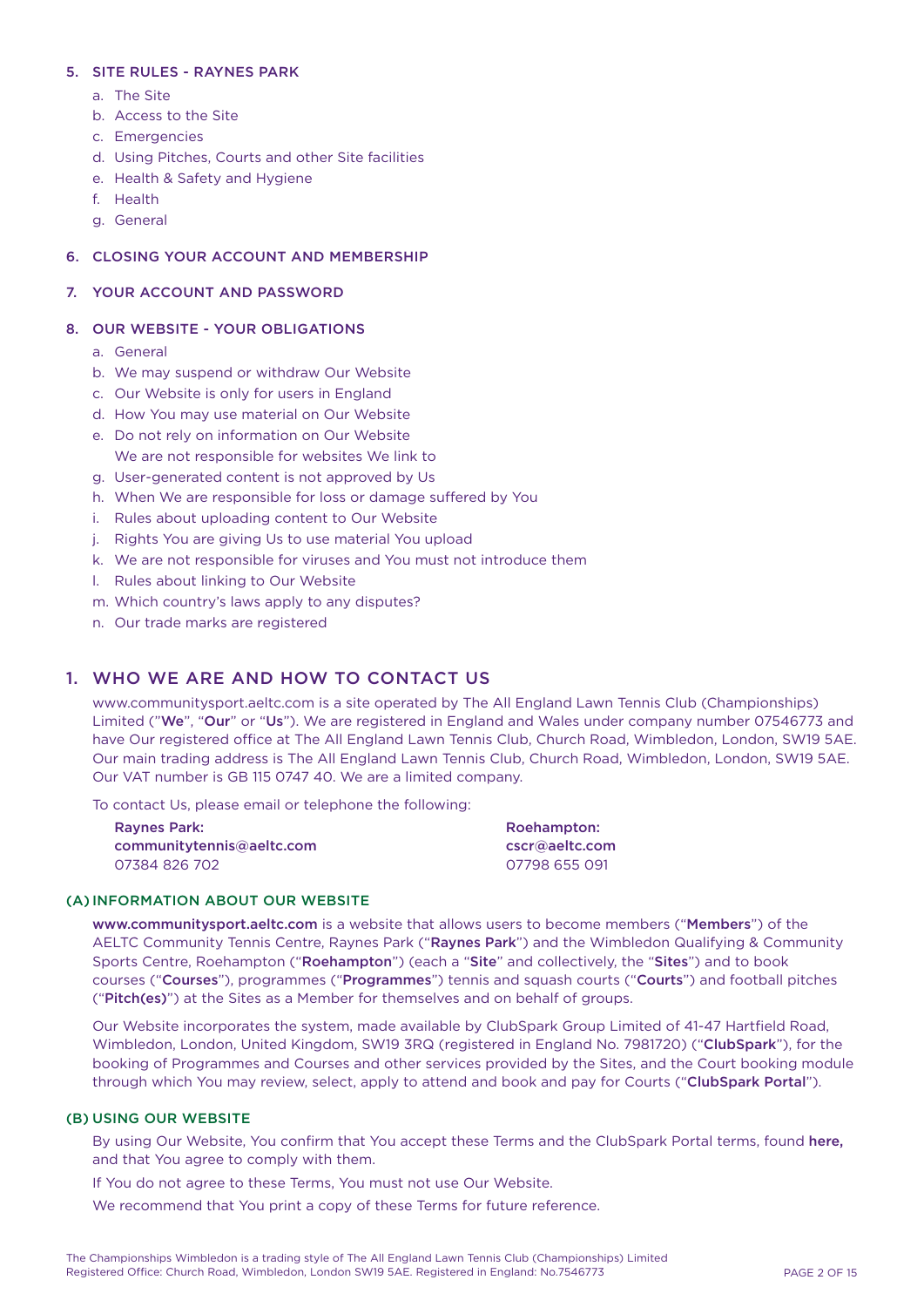## (C) OTHER TERMS THAT MAY APPLY TO YOU

These Terms refer to the following additional terms, which also apply to Your use of Our Website:

- Our Privacy Policy which sets out the terms on which We process any personal data We collect from You, or that You provide to Us. By using Our Website and the Sites, You consent to such processing and You warrant that all data provided by You is accurate. As a condition of these Terms and as a Member and Primary Booker (as defined below), You warrant and represent that you have made all and any of Your participants, players and other authorised guests ("Visitors") accept and understand the manner in which AELTC will obtain, use and process their personal data, as detailed in Our Privacy Policy;
- Our Acceptable Use Policy which sets out the permitted uses and prohibited uses of Our Website. When using Our Website, You must comply with this Acceptable Use Policy;
- Our Cookie Policy which sets out information about the cookies on Our Website; and
- All and any other relevant policies and protocols, including but not limited to those related to the COVID-19.

#### (D) WE MAY MAKE CHANGES TO THESE TERMS

We amend these Terms from time to time. Every time You wish to use Our Website and Sites, please check these Terms to ensure You understand the terms that apply at that time. These Terms were most recently updated on [19] January 2021.

# (E) WE MAY MAKE CHANGES TO OUR WEBSITE

We may update and change Our Website from time to time.

# 2. REGISTRATION AND MEMBERSHIP

## (A) REGISTRATION AND MEMBERSHIP FEES

You shall be required to register ("Registration") and pay a membership fee ("Membership Fee") in order to become a Member and to create Your Site account ("Account") on Our Website.

The Membership Fee is detailed on our Registration page. You must pay the Membership Fee via Our Website by a credit or debit card accepted on Our Website.

By registering with Us for use of Our Website, You warrant that:

- You are not currently a registered user;
- You have not previously had Your user Registration cancelled;
- You are not registering an Account on behalf of another person;
- You have provided true, current and complete Registration information;
- You are not barred under the laws of Your country from using Our Website;
- You will not create more than one personal Account and, if We disable Your Account, You will not create another one without our permission;
- You will not use Our Website if You are under sixteen (16) years of age;
- You warrant that You will keep Your contact information accurate and up-to-date;
- You will not share Your password, let anyone else access Your Account, or do anything else that might jeopardise the security of Your Account;
- You will not transfer Your Account (or any part thereof) to anyone without first getting Our written permission;
- and
- if You select a username or similar identifier for Your Account, We reserve the right to remove or reclaim it if We believe it is appropriate.

#### (B) CHILDREN

You shall be allowed to link up to nine 9 children to Your Account to allow You to book Programmes, Courses, Courts and Pitches on behalf of the child.

By linking a child (being a person under the age of 18 years old) to Your Account, You warrant that:

- You confirm that You are the parent or guardian of the child;
- You give Your approval for the child to participate in activities at the Sites to which You enrol Your child;
- You give Your permission to Us to administer any relevant treatment or medication to Your child when/if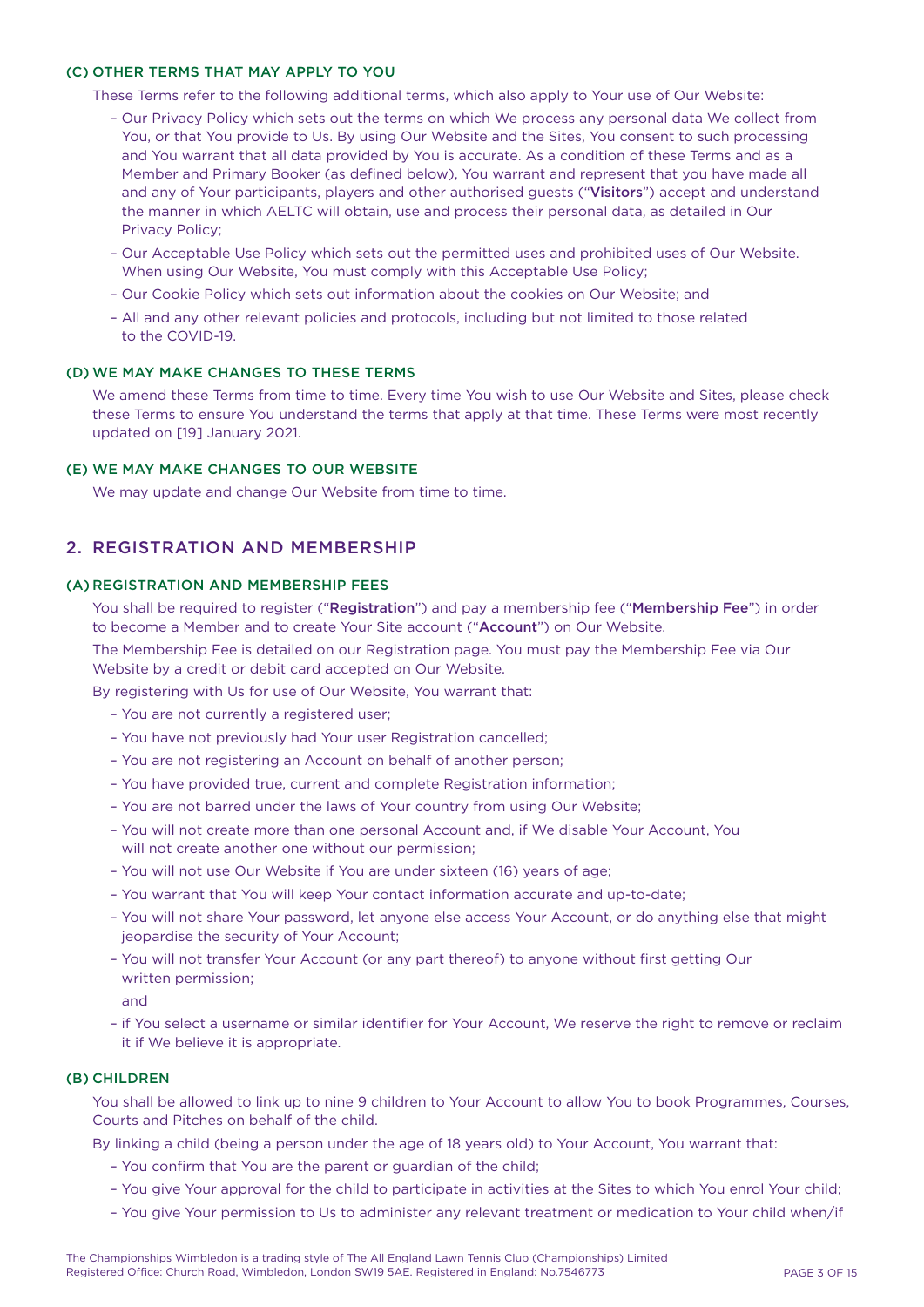necessary. In addition, if the case arises and You are not present, You authorise our members of staff or volunteers to take Your child to hospital and give full permission for any treatment required to be carried out in accordance with the hospital's diagnosis. You understand that You shall be notified, as soon as possible of the hospital visit and any treatment given by the hospital;

- You will accompany the child if he/she is under 12 years of age for the duration of their session or appoint a responsible adult to do so if You are unable. If attending a holiday course, You may leave Your child with the permission of the coach, having given accurate contact details in case of emergency; and
- You give Your approval for Us to take, record and use footage and photographs ("Footage and Photographs") featuring Your child, whilst participating at the Sites for the purposes set out below. In consideration of enrolling Your child at the Sites You confirm that you:
	- grant Us permission to use the Footage and Photographs throughout the world in all and any media, including in our printed publications, presentations, promotional materials, in the advertising of Our goods and services or on Our Website ("Specified Purposes"); and
	- do not object to Us storing copies of the Footage and Photographs for the Specified Purposes.

# 3. BOOKING RECURRING SESSIONS, PROGRAMMES, COURTS AND PITCHES

# (A) ONLINE BOOKINGS

We have commissioned ClubSpark to provide, as part of the ClubSpark Portal, an online tool to facilitate the promotion and booking of:

- Recurring sessions (including pay and play sessions, one-off drills, cardio tennis, etc.);
- Programmes (six, ten or 14 week options); and
- Courts (casual bookings)
- by Account holders ("Individual Booking(s)").

You must have an Account to book recurring sessions, Programmes, Courts ("Booking(s)").

Bookings made for the use of facilities at Roehampton (including the grass pitches, synthetic turf pitch ("STP"), netball courts, indoor sports hall and studio) can be made offline via email or telephone (please see paragraph 3(c) below for details on how to make offline bookings).

Once You have offered to make an Individual Booking or Ad hoc Booking then, subject to availability and checking Your debit/credit card details, We will accept Your offer on behalf of Us and ClubSpark will confirm Your Booking by displaying Your unique booking reference code.

The contract is formed when the offer is accepted and shall consist of these Terms (and the documents referred to in them), the email ClubSpark sends You on behalf of Us confirming acceptance of Your Booking and the applicable details within the Individual Booking or Ad hoc Booking information provided by Us.

Bookings can be made by Members through Clubspark, or via email on an individual 'one-off' basis. All Bookings are subject strictly to these Terms, together with Your adherence to Our other codes and policies, including the Covid-19 Information and other Site policies ("Policies"). Non-compliance with the Policies may (in Our sole discretion) result in the cancellation of your Booking(s) and Registration, and/or permanent prohibition of Your future access to or use of Our Website and the Sites.

Bookings may only be made for those times of the day as outlined on Our Website or as otherwise notified to Members from time to time. We reserve the right to increase or decrease the times between which Bookings can be made in Our sole discretion.

# (B) OFFLINE BLOCK BOOKINGS

If You make a block booking for a Court or Pitch (being a block of ten or more booking slots ("Slot(s)"), You will enter into a contract with Us ("Block Booking"). We will facilitate the confirmation of a Block Booking, as well as the payment for a Block Booking from You. When making a Block Booking, We will send you a unique web link via email in order to process Your payment.

Block Bookings can only be made during the following periods throughout the year ("Booking Period(s)"):

- (i) 1st August to 31st December ("Booking Period One");
- (ii) 1st January to 30th April ("Booking Period Two"); and
- (iii) 1st May to 31st July (for Raynes Park only) ("Booking Period Three").

Please note that Booking Period Three will be used for qualifying events at Roehampton, with only limited availability for Ad Hoc Bookings.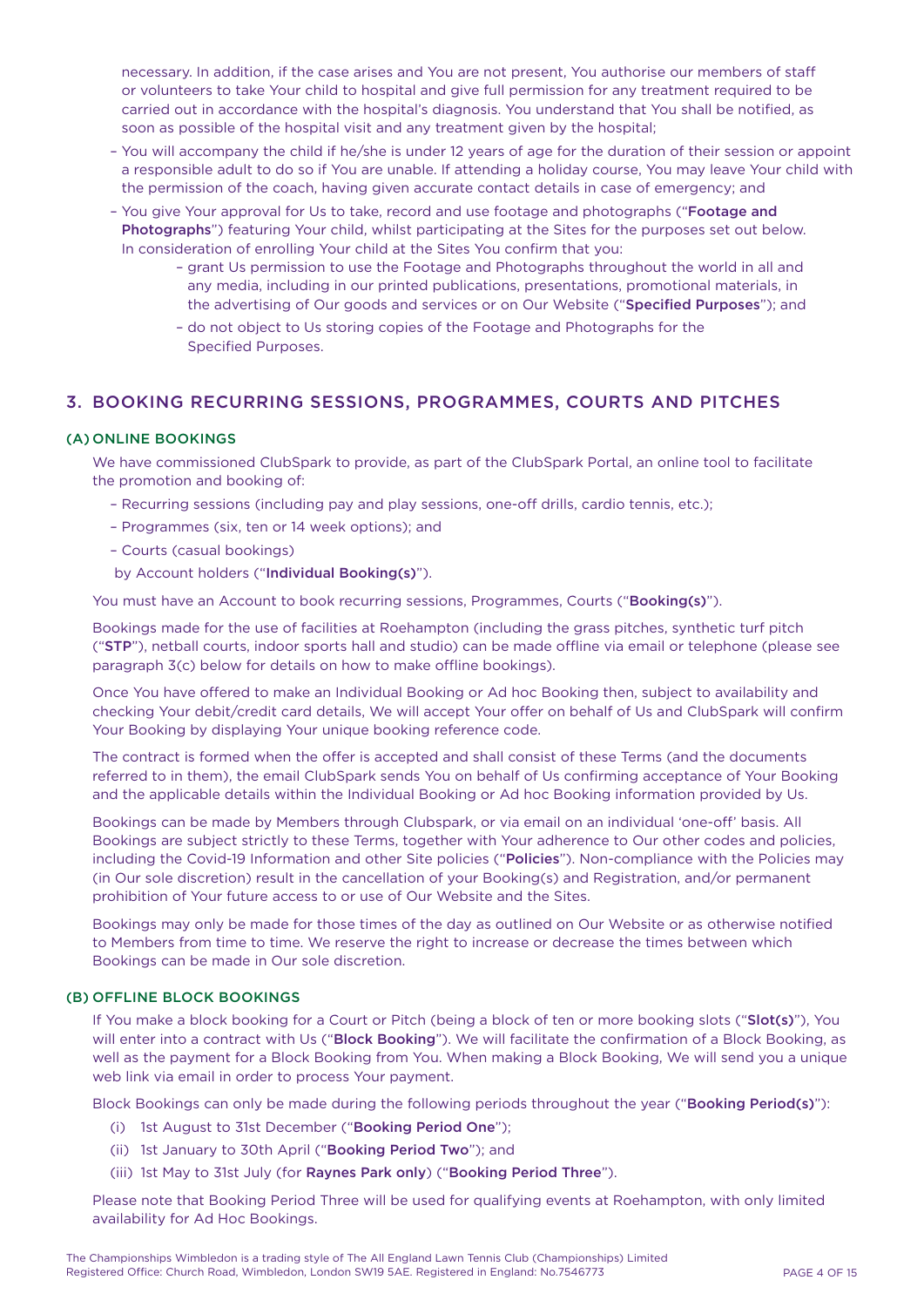To make a Block Booking, Primary Bookers must request a booking request form ("Block Booking Request Form") from Us by sending an email ("Block Booking Email") to the following email addresses:

| <b>Ravnes Park:</b>       | Roehampton:    |
|---------------------------|----------------|
| communitytennis@aeltc.com | cscr@aeltc.com |

Once You have offered to make a Block Booking then, subject to Your submission of a validly and correctly completed and returned Block Booking Request Form and Our checking Your debit/credit card details, We will accept Your offer on behalf of Us and will confirm Your Booking to You by email.

A request by You to make an Individual Booking, Ad hoc Booking or a Block Booking using the booking processes on Our Website is an offer made subject to these Terms.

If You are the Primary Booker, You are responsible at all times for the conduct and otherwise compliance of Visitors under Your Booking with Our Policies, rules and regulations in relation to any Bookings and the use of the Courts, Pitches, Changing Facilities (as defined below) and any other areas at the Sites.

#### (C) OFFLINE INDIVIDUAL/AD HOC BOOKINGS

You can also make single bookings ("Ad hoc Booking(s)"), by completing the booking form found on Our Website ("Booking Form") and submitting this to Us via email (please see the contact details provided at the top of section 1 of these Terms).

# (D) PAYMENT FOR BOOKINGS

If You make an Online Booking, You will enter into a contract with Us. ClubSpark will facilitate that transaction by means of the ClubSpark Portal, but ClubSpark is not itself a party to that contract and the ClubSpark Portal simply facilitates payment from You on behalf of Us.

Unless otherwise stated, You must pay for Online Bookings through Our Website by a credit or debit card accepted on Our Website.

When We have accepted Your offer to make an Offline Block Booking or Ad Hoc Booking, We will issue an invoice to you which must be settled in full within 30 days of issue ("Invoice Due Date").

Any VAT, booking fees or payment facilitation fees shall be included in the total cost of a Booking less the booking fee. If You require a VAT receipt for the Booking fees, please contact Us.

Where any invoices (or any part thereof) remain overdue and unpaid beyond the Invoice Due Date, We may, in Our sole discretion, limit Your booking privileges until such amounts are settled.

# (E) CHANGING FACILITIES

We reserve the right, in Our sole discretion, to withdraw the right of Visitors to access and use changing rooms, showers, lockers and other changing facilities ("Changing Facilities") at the Sites for the purposes of a Booking. Where we deem it necessary to limit or restrict the use of Changing Facilities by Visitors, we will use reasonable efforts to arrange appropriate alternative facilities for use by Visitors for the purposes of a Booking.

#### (F) CANCELLATION

Whilst We try to ensure that all prices on Our Website are accurate, errors may occur. If We discover an error in the price of the Course, Programme, Court or Pitch You have booked, We will inform You as soon as possible and give You the option of reconfirming Your order at the correct price (and credit or debit Your Account as applicable) or cancelling Your booking. If We are unable to contact you, You agree that We may treat the booking as cancelled. If You choose to cancel after You have already paid the incorrect ticket price for the booking, You will receive a full refund from Us.

#### i. ONLINE BOOKINGS

If You wish to cancel Your Online Booking You must cancel it via the "My Bookings" page on Our Website (or in respect of an Ad hoc Booking, via email), 24 hours or more prior to the scheduled time at which the Individual Booking is due to take place. If You give such notice to cancel Your booking, You will be refunded the fee for the Online Booking back to the card that it was paid with.

If Your Online Booking is cancelled due inclement weather resulting in the Site being closed or the Courts being unusable (in Our sole opinion), You will be refunded the fee for the Individual Booking or Ad hoc Booking back to the card that it was paid with.

No refund will be given if notice is given by You less than 24 hours prior to the scheduled commencement of the Online Booking.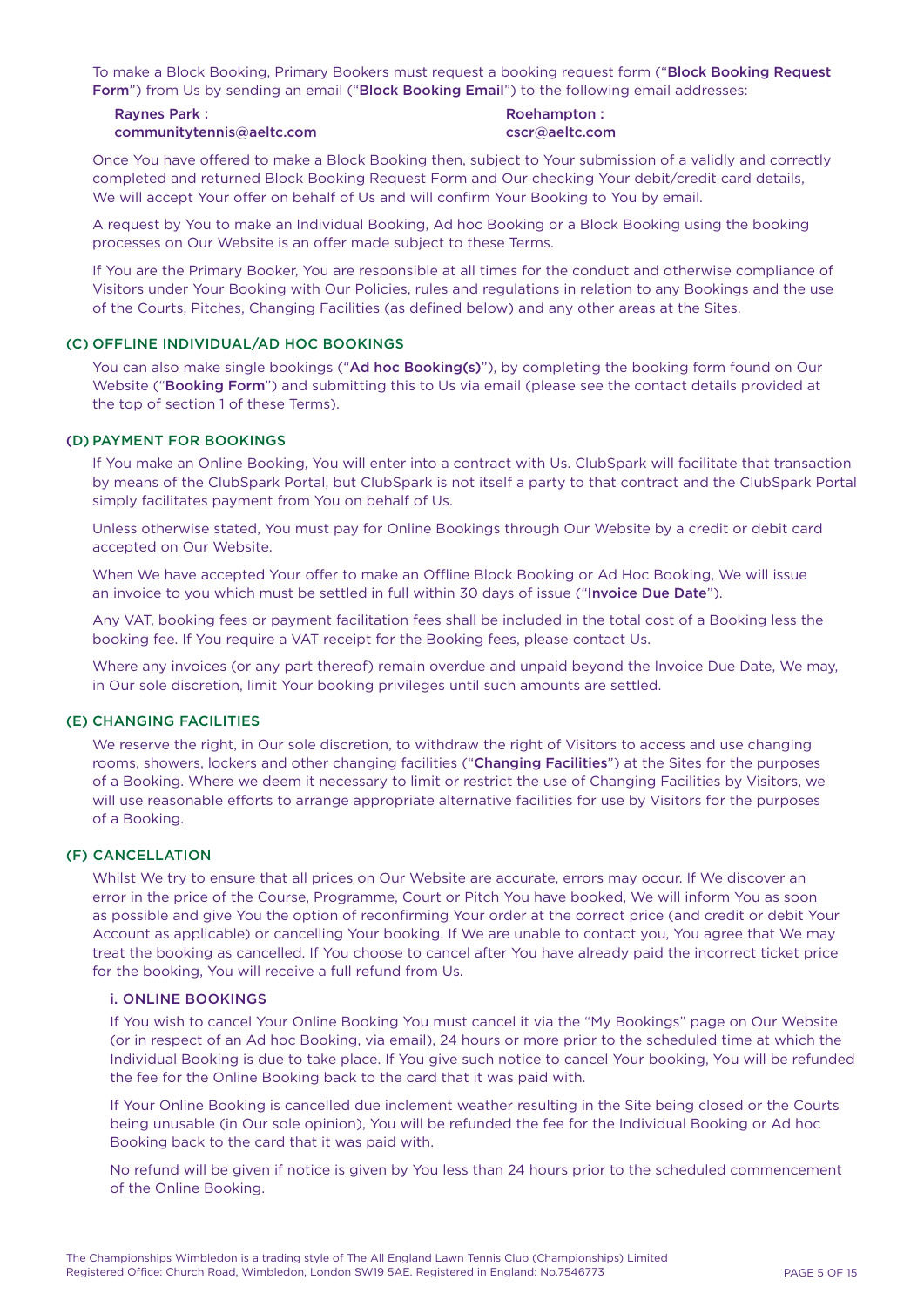# ii. OFFLINE BLOCK BOOKINGS

If You:

- wish to cancel Your Block Booking in its entirety, You must cancel it by sending an email to the Block Booking Email, not less than seven (7) days prior to the scheduled time at which the Block Booking is due to commence (or, if the Block Booking has already commenced, not less than 24 hours prior to the scheduled start time of the next Slot in the Block Booking).
- are given such adequate and proper notice to cancel Your Block Booking in its entirety, You will be refunded the fee for the Block Booking back to the card that it was paid with. No refund will be given if notice is provided less than seven (7) days prior to the scheduled commencement of the Block Booking.
- wish to cancel any one or more Slots, any amount of the booking fees attributed to the cancelled Slot(s) shall not be refunded to You, unless We decide to do so in the Duty Manager's sole discretion. A maximum of 10% of the Slots as part of a Block Booking may be cancelled and (in Our reasonable discretion) refunded in each Block Booking Period (e.g., out of a Block Booking of 20 Slots, a maximum of two may be cancelled and refunded).
- are unable to use a Slot as part of Your Block Booking due to inclement weather, or Court or Pitch conditions which render them unusable (to be decided in Our sole discretion), this information will be communicated to You via the Duty Manager(s) as soon as reasonably practicable and You may receive a refund for the Slot which has been cancelled.

# iii. OFFLINE INDIVIDUAL/AD HOC BOOKINGS

If You:

- wish to cancel Your Offline Individual/Ad hoc Booking, You must cancel it by sending an email to the Block Booking Email, not less than 24 hours prior to the scheduled time at which the Booking is due to commence
- given such adequate and proper notice to cancel, You will receive a refund for Your Offline Individual/ Ad hoc Booking.

## (G) OUR CANCELLATION DUE TO POOR CONDITIONS

We reserve the right (including on the day of the Booking and at late notice) to prohibit the use of Courts or Pitches during or after periods of inclement weather, where such conditions have rendered the Courts and/ or Pitches unplayable (temporarily or otherwise). In such circumstances, We shall decide in Our sole discretion whether Bookings of any kind can go ahead. Any decisions made by Us in this regard shall be communicated to You (and any other Members where relevant) by the Grounds Team and Duty Managers as soon as reasonably practicable.

In circumstances of inclement weather, We may offer You the option of fulfilling your Booking or Slot by playing on (in the case of Pitch Bookings) the STP, and/or (in the case of Court Bookings) the all-weather courts located at the Site ("Artificial Playing Areas").

Use of the Artificial Playing Areas is at Visitors' own risk and is strictly subject to availability at the time a Booking or Slot is due to take place.

# 4. SITE CONDITIONS OF USE - ROEHAMPTON

#### (A) SITE INFORMATION

| <b>SITE ADDRESS</b>                | Wimbledon Qualifying & Community Sports Centre,<br>Roehampton<br><b>Bank Lane</b><br>Roehampton<br><b>SW15 5JQ</b> |
|------------------------------------|--------------------------------------------------------------------------------------------------------------------|
| <b>GENERAL MANGER</b>              | Andrew Ambrose                                                                                                     |
| <b>OPERATIONS MANAGER</b>          | Dee Desforges-Houle                                                                                                |
| <b>DUTY MANAGER CONTACT NUMBER</b> | 07798 655091                                                                                                       |
| <b>SECURITY CONTACT NUMBERS</b>    | 07442 569115                                                                                                       |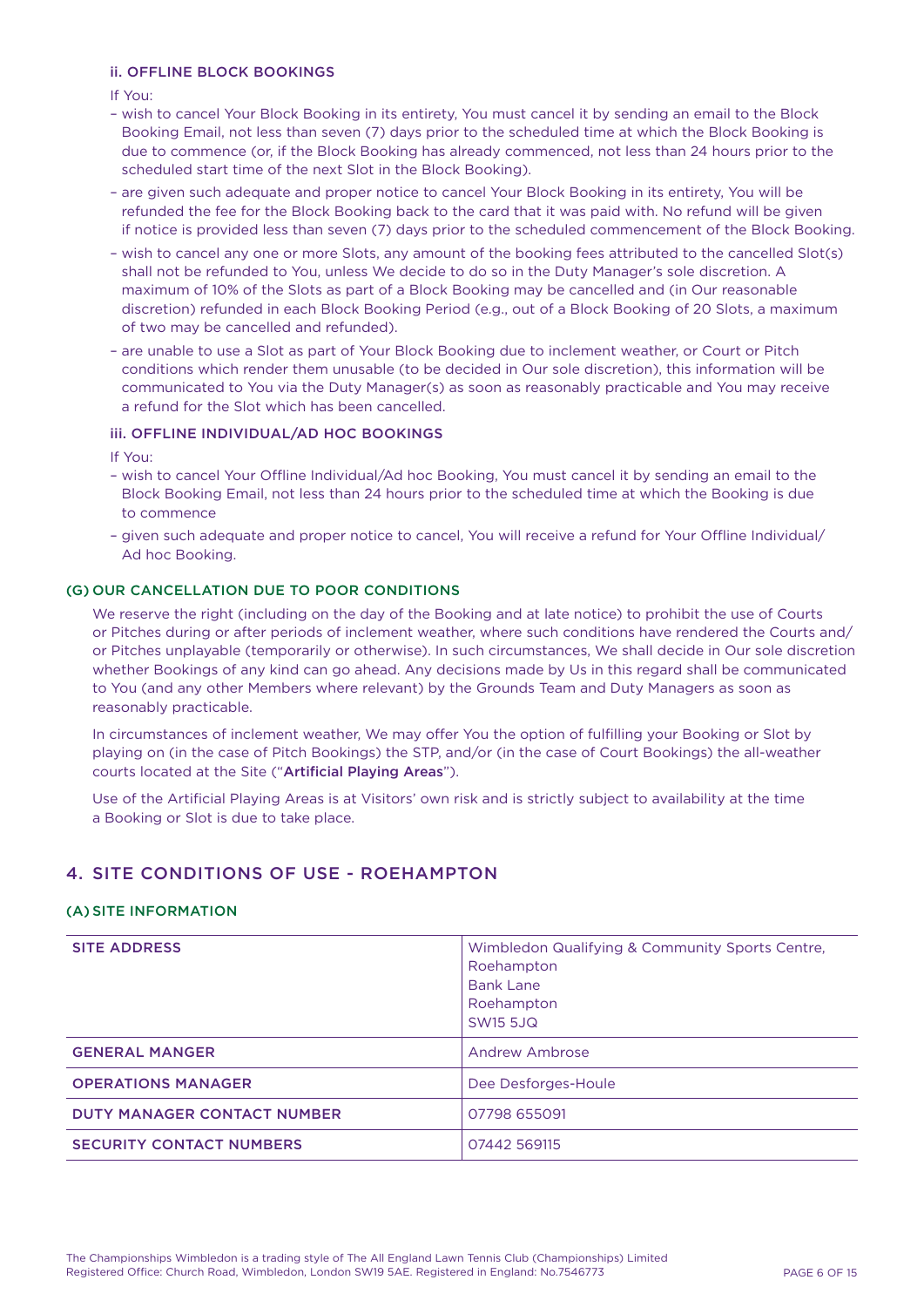## (B) ACCESS TO THE SITE

Visitors must report to security upon arrival before entering the Site.

Visitors must present their proof of Membership (applicable to those groups issued with membership cards).

Primary Bookers or Coaches should check in with reception on arrival before proceeding to the respective facilities on the Site for their Booking.

There is a 5mph speed limit on the Site.

Bicycles should not be cycled through pedestrian areas on the Site and should only be left on the designated cycle racks.

On-site parking is available for cars only. Coaches must park outside of the Site on Bank Lane, ensuring access to any private property close to the Site is not affected or blocked in any way.

Centre management reserves the right to refuse entry to the Site.

Please remember to bring your proof of Membership, temporary pass, or valid Booking receipt to gain access to the Site.

## (C) EMERGENCIES

In the event of a fire alarm sounding, please proceed immediately to the assembly point in the disabled parking bays in the Site car park and await further instructions from the Site team.

Primary Bookers are responsible for all Visitors in their groups in case of fire evacuation (Primary Bookers will be briefed by the Duty Managers as to the location of the fire assembly point).

In the event of a medical emergency, there is a defibrillator and oxygen tank at reception.

Team/Group organisers are responsible for the first aid requirements of their groups. The first aid post is located adjacent to the reception area on the Site. Whilst the Site's Duty Manager is a trained first aider, it is the responsibility of the groups/teams to ensure that they have sufficient first aiders and equipment to deliver their sessions safely.

All first aid incidents must be reported to Site reception as soon as possible.

In the event of an accident or incident which occurs during a Booking which requires emergency services assistance, you must inform a member of our team immediately.

First aid equipment is stored in the first aid post opposite the reception area on Site.

#### USING PITCHES, COURTS AND OTHER SITE FACILITIES

All Visitors must comply with these Terms. All Visitors should behave considerately towards other Visitors, staff, and the facilities. Any Guest not adhering to Terms shall be asked to leave the Site and should leave the premises immediately.

You are responsible for the safety and behaviour of any children (being those Visitors under the age of 18 years old) under your supervision on the Site, and they should understand relevant Terms applicable to the Site.

All Visitors must comply with notices and signage on display at the Site.

As this is an All England Club Site, players are encouraged to wear white when playing tennis on the Courts.

Appropriate footwear and apparel must be worn for each respective sport:

- Shirts must be always worn.
- No studs or cleats are permitted on Courts.
- Non-marking soles must be worn on Courts.
- No metal studs or muddy footwear are permitted on the STP.
- Non-marking soles must be won on all Courts.

Please do not enter the Pitches or Courts when the 'Facility Closed' signs are displayed.

All and any equipment which is brought onto, kept and stored on the Site by Members, Primary Bookers and any other Visitors, shall be their sole responsibility and do so at their own risk. We do not accept liability for damage, loss or theft of equipment or other possessions of any kind.

Anyone using the Site does so at their own risk. We accept no responsibility for injuries, however caused when on the Site (including while using any of the facilities on the Site), nor the loss or damage of personal property brought onto the Site.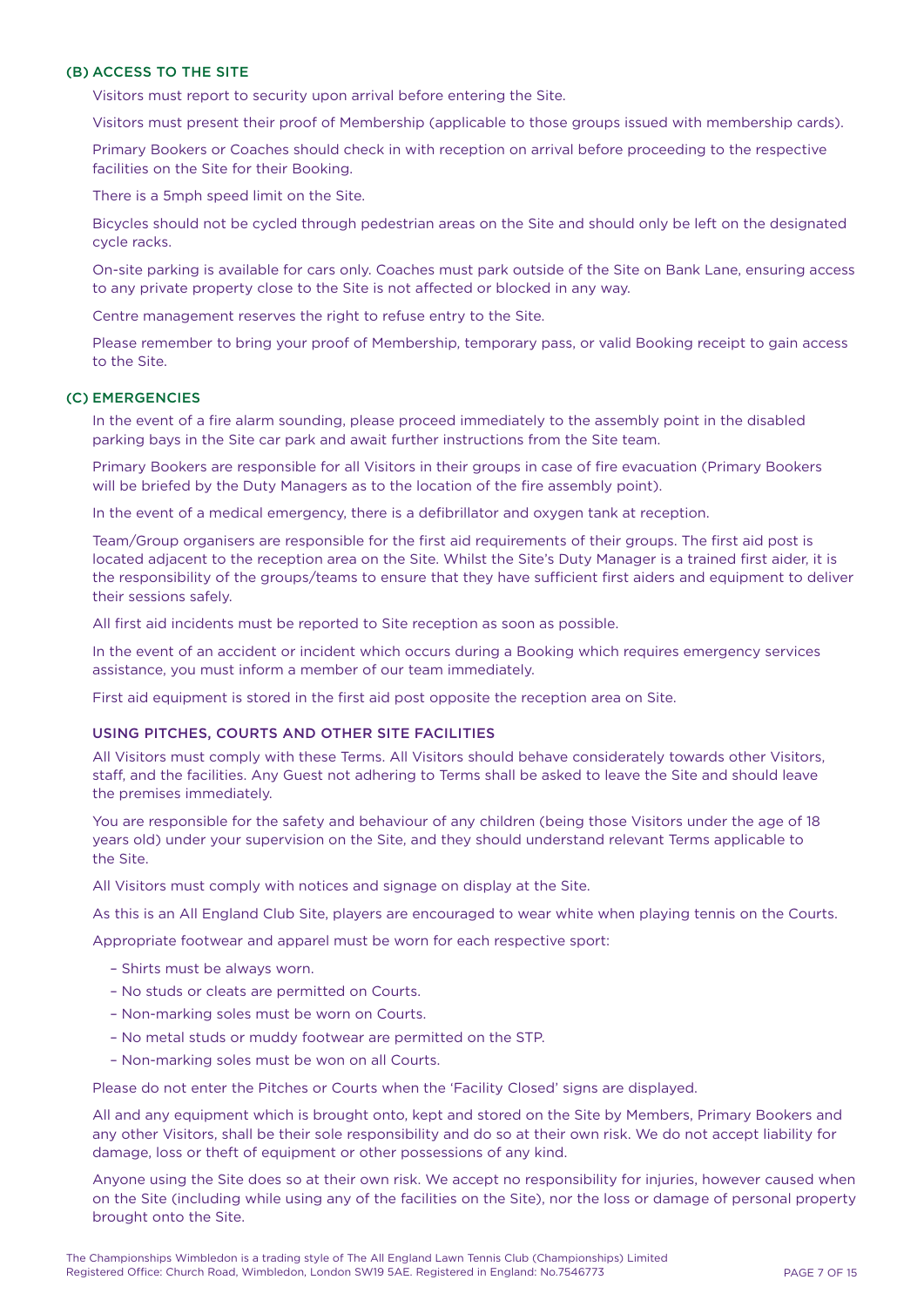Any Bookings that overrun may incur an additional charge at Our sole discretion, administered by the duty manager.

Court facilities operate a 24-hour cancellation policy – requests to cancel Bookings must be received by Us more than 24 hours before the scheduled Booking (please refer to Cancellation above at (f)).

Individual Pitch bookings operate a 7-day cancellation policy. Requests to cancel Bookings must be received more than 7 days before the scheduled booking (please refer to Cancellation above at (f)).

The Primary Booker shall not assign or sub-let the right to use the facilities and must only use the Site (and the facilities on the Site) for the purposes of a Booking or Slot.

All Visitors under the age of 12 years must always be supervised by an adult.

We seek to maintain high standards across our Sites and expect Visitors to treat our facilities on our Sites with the utmost care, consideration and respect. All Visitors will be held responsible for any damage caused by them on Site. Members and Primary Bookers must ensure that all Visitors abide by these Terms at all times while on Site.

All areas must be left clean and tidy and free from damage. Any additional cleaning, waste removal, repairs or replacement of equipment undertaken by Us because of an event / activity shall be the responsibility of the Primary Booker and charged to the Primary Booker and payable to us within 30 days of Our issuing of a related invoice.

# (D) HEALTH & SAFETY & HYGIENE

Visitors are responsible for their own health and safety and should always conduct their activities in a safe manner so as to not impact on the health and safety of themselves or others when on the Site.

Toilets and bathrooms are available for use by Visitors, but users are asked to consider others when using these areas and behave accordingly:

- No towels or articles of clothing may be left in lockers or on clothes pegs overnight.
- Toiletries should not be left in the bathrooms.
- Please use the lockers to secure your personal items any items left unattended is solely at the owner's risk.

Stay hydrated - please bring your own drinks bottle – the water fountain has a bottle refill tap.

No food or drinks are allowed in the dome except for water. Water bottles may be refilled from the water fountains located near the dome or opposite the Site reception.

#### (E) HEALTH

You must make sure that You and any Visitors to our Site are fit to exercise and undertake your chosen sport. For the purposes of your own safety, please advise us if you are taking medication or have any relevant preexisting medical conditions to the carrying out of Your Booking and/or Slot.

Please ask a member of Site staff for assistance if you need it.

If a child under your supervision is unwell, we recommend that you do not bring them to their Booking.

If you or a member of your household are exhibiting symptoms of COVID-19, then you must follow the latest government guidelines on isolation and reporting. You must not come to the Site until it is safe to do so. Diarrhoea – anyone who has had diarrhoea must not attend site until 48hrs after the symptoms have abated. Chicken Pox or Shingles – if You, Your child or any Visitor as part of a group has chicken pox or shingles, please do not attend sessions until the spots have completely scabbed over.

#### (F) GENERAL RULES

You understand and consent to the fact that, while using the Site, various filming, photography and broadcasting may take place. You consent to photographs, filming and sound recording of You and grant your permission, free of charge, to Us (including our licensees and those authorised by Us) to use such photographs, films and recordings (including any copies) and for Your image, likeness and voice to be included in pictures and/or on film and/or audio broadcasts or transmissions (including the publication on the internet and in social media) and their exploitation and advertising without compensation or credit, and such use shall last in perpetuity.

Dogs are not permitted to enter inside the domes, the outdoor Courts or inside any buildings located on the Site.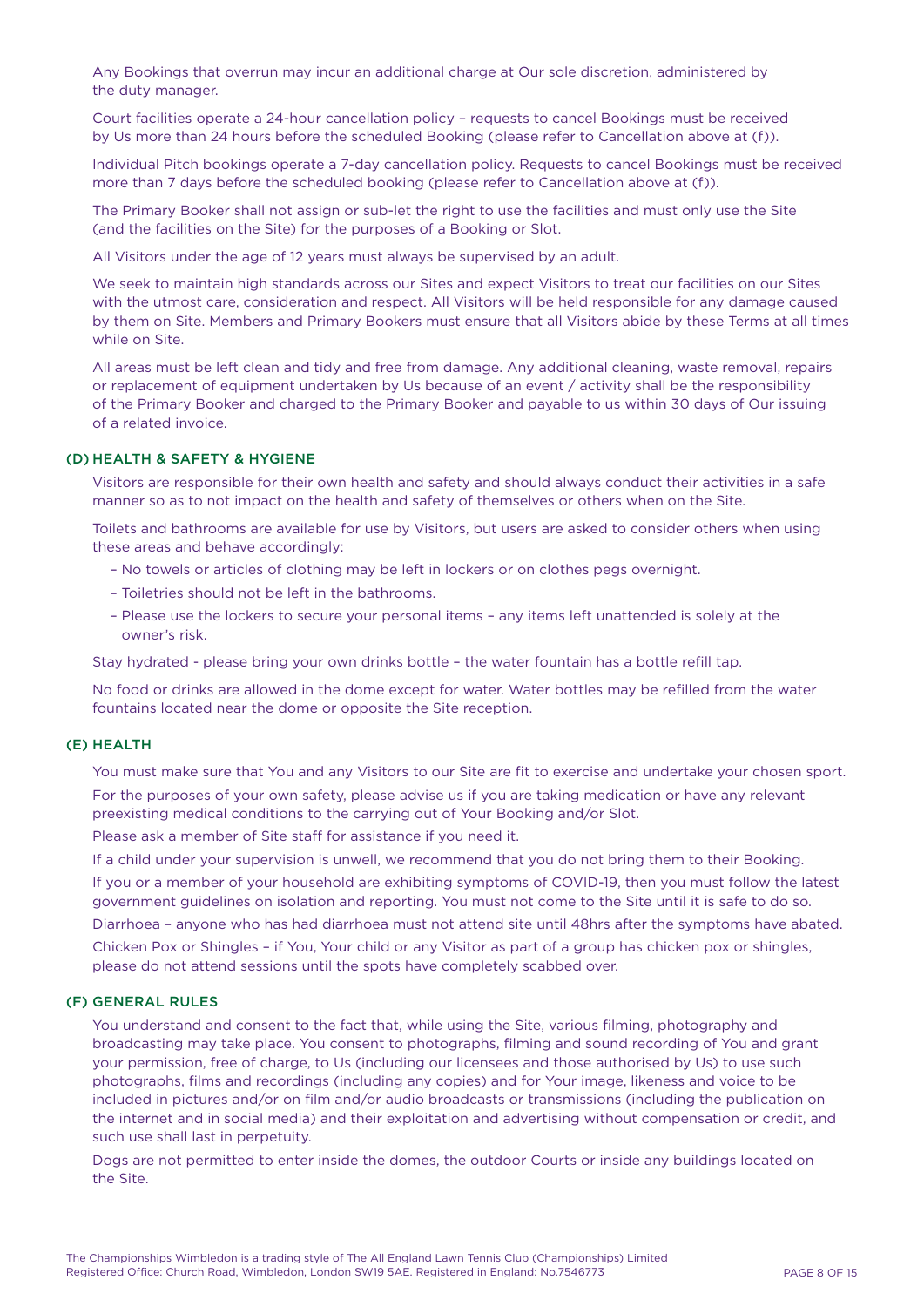Dogs must be kept on a lead at all times and all waste must be picked up after your dog when required and disposed of.

Smoking is not permitted on Site.

Alcohol is not permitted on Site.

Please dispose of litter in the waste bins provided. We encourage users to separate wate and recycle when possible.

# 5. SITE CONDITIONS OF USE – RAYNES PARK

#### (A) SITE INFORMATION

| <b>SITE ADDRESS</b>                | <b>AELTC Community Tennis Centre</b><br>216 Grand Drive<br>Raynes Park<br>London<br><b>SW20 9NB</b> |
|------------------------------------|-----------------------------------------------------------------------------------------------------|
| <b>GENERAL MANGER</b>              | <b>Andrew Ambrose</b>                                                                               |
| <b>OPERATIONS MANAGER</b>          | Catherine Edser                                                                                     |
| <b>DUTY MANAGER CONTACT NUMBER</b> | 07384 826702                                                                                        |
| <b>SECURITY CONTACT NUMBERS</b>    | 0208 542 6532<br>07736 851 568                                                                      |

#### (B) ACCESS TO THE SITE

Visitors must report to security upon arrival before entering the Site.

Visitors must present their proof of Membership (applicable to those groups issued with membership cards).

Primary Bookers or Coaches should check in with reception on arrival before proceeding to the respective facilities on the Site for their Booking.

There is a 5mph speed limit on Site.

Bicycles should not be cycled through pedestrian areas on the Site and should only be left on the designated cycle racks.

Raynes Park management reserves the right to refuse entry to the Site.

Please remember to bring your membership, temporary pass, or valid Booking receipt to gain access to the Site.

#### (C) EMERGENCIES

In the event of a fire alarm sounding, You and all Visitors must proceed immediately to the assembly point in the disabled parking bays in the car park on Site ("Assembly Point") and await further instructions from the Site team.

Primary Bookers are responsible for their groups in case of a fire evacuation (Primary Bookers will be briefed by the Duty Managers on the location of the fire assembly point).

There are fire extinguishers and a fire blanket in the break-out room opposite the Site reception area.

In the event of the alarm sounding in the airdrome indicating a loss of pressure, please leave the dome immediately via the revolving door or the emergency exit doors and proceed to the Assembly Point and await further instructions from the Site team.

In the event of a medical emergency, there is a defibrillator and oxygen tank at the Site reception.

Primary Bookers are responsible for the first aid of the Visitors as part of their group. Whilst the Duty Manager is a trained first aider, it is the responsibility of the Visitors to ensure that they have sufficient first aiders and equipment to safely deliver their sessions related to a Booking.

All first aid incidents should be reported to Site reception.

In the event of an accident or incident which occurs during a Booking requiring emergency services, you must inform a member of Our Site team immediately.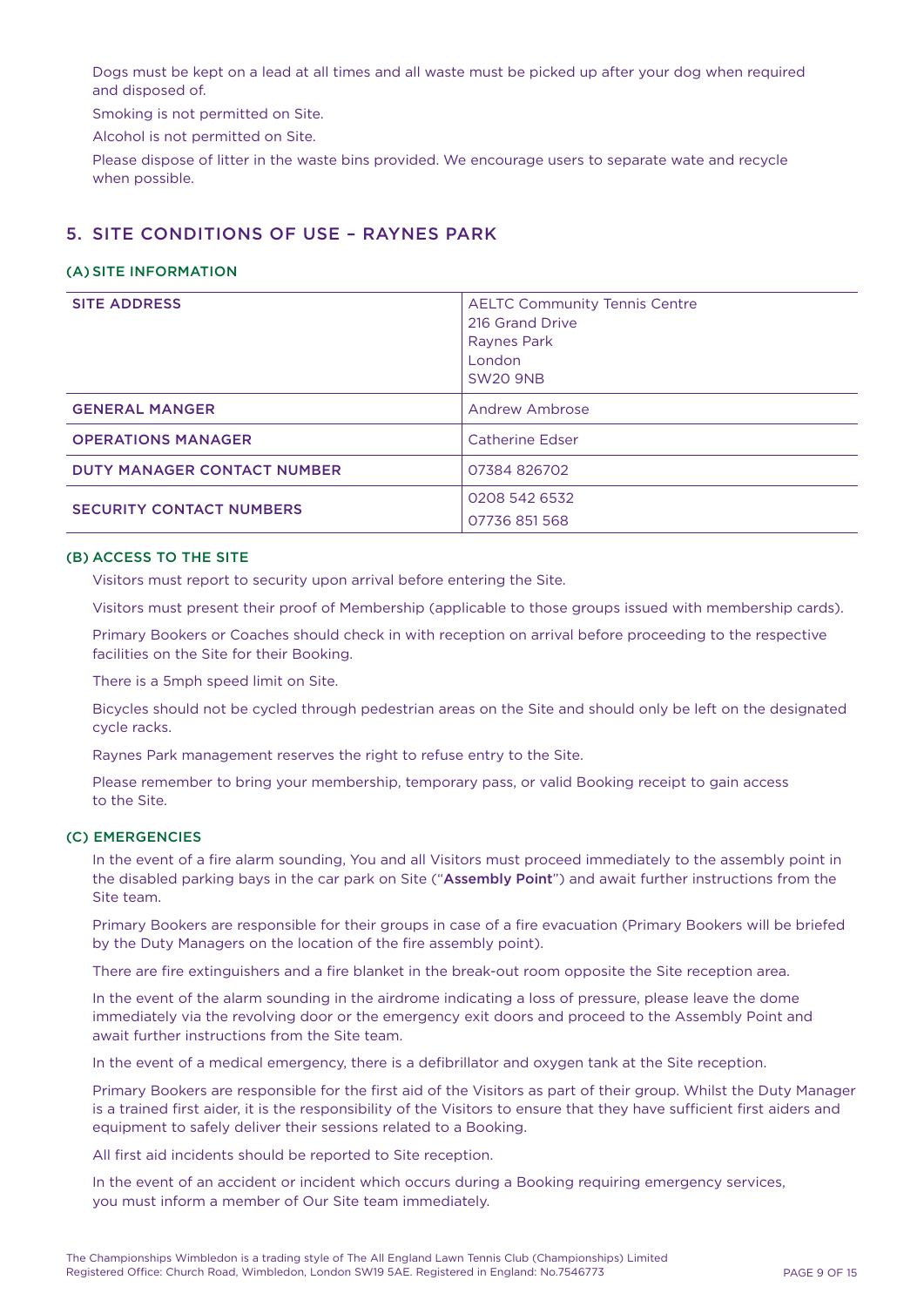A first aid kit is stored in the grey cabinet in the kitchenette area of the breakout room opposite the Site reception.

#### (D) USING PITCHES, COURTS AND OTHER SITE FACILITIES

All users must comply with the conditions of use and site rules. All users should behave considerately towards other users, staff and the facilities. Any user not adhering to the Site rules and conditions may be asked to leave Raynes Park and should leave immediately.

You are responsible for the behaviour of any children under your supervision, and they should understand relevant rules and conditions.

All users must comply with notices and signage on display at Raynes Park.

As this is an All England Club Site players are encouraged to wear white when playing tennis

Appropriate footwear and apparel must be worn for respective sports:

- Shirts must be always worn
- No Studs or cleats on Courts
- Non marking soles must be worn on Court
- No metal studs or muddy footwear on the STP
- Non- marking soles must be won on Court.

Please do not enter the Pitches or Courts when the 'Facility Closed' signs are displayed.

All and any equipment which is brought onto, kept and stored on the Site by Members, Primary Bookers and any other Visitors, shall be their sole responsibility and do so at their own risk. We do not accept liability for damage, loss or theft of equipment or other possessions of any kind.

Anyone using the Site does so at their own risk. We accept no responsibility for injuries, however caused when on the Site (including while using any of the facilities on the Site), nor the loss or damage of personal property brought onto the Site.

Any Bookings that overrun may incur an additional charge at Our sole discretion, administered by the duty manager.

Court facilities operate a 24-hour cancellation policy – requests to cancel Bookings must be received by Us more than 24 hours before the scheduled Booking (please refer to Cancellation above at 3(e).

Individual Pitch bookings operate a 7-day cancellation policy. Requests to cancel bookings must be received more than 7 days before the scheduled booking. (Please refer to full T&Cs).

The Primary Booker shall not assign or sub-let the right to use the facilities and must only use the Site (and the facilities on the Site) for the purposes of a Booking or Slot.

All Visitors under the age of 12 years must always be supervised by an adult.

We seek to maintain high standards across our Sites and expect Visitors to treat our facilities on our Sites with the utmost care, consideration and respect. All Visitors will be held responsible for any damage caused by them on Site. Members and Primary Bookers must ensure that all Visitors abide by these Terms at all times while on Site.

All areas must be left clean and tidy and free from damage. Any additional cleaning, waste removal, repairs or replacement of equipment undertaken by Us because of an event / activity shall be the responsibility of the Primary Booker and charged to the Primary Booker and payable to us within 30 days of Our issuing of a related invoice.

#### HEALTH & SAFETY & HYGIENE

Visitors are responsible for their own health and safety and should always conduct their activities in a safe manner to not impact on the health and safety of themselves or others when on the Site.

Toilets and bathrooms are available for use by Visitors, but users are asked to consider others when using these areas and behave accordingly:

- No towels or articles of clothing may be left in lockers or on clothes pegs overnight.
- Toiletries should not be left in the bathrooms.
- Please use the lockers to secure your personal items any items left unattended is solely at the owner's risk.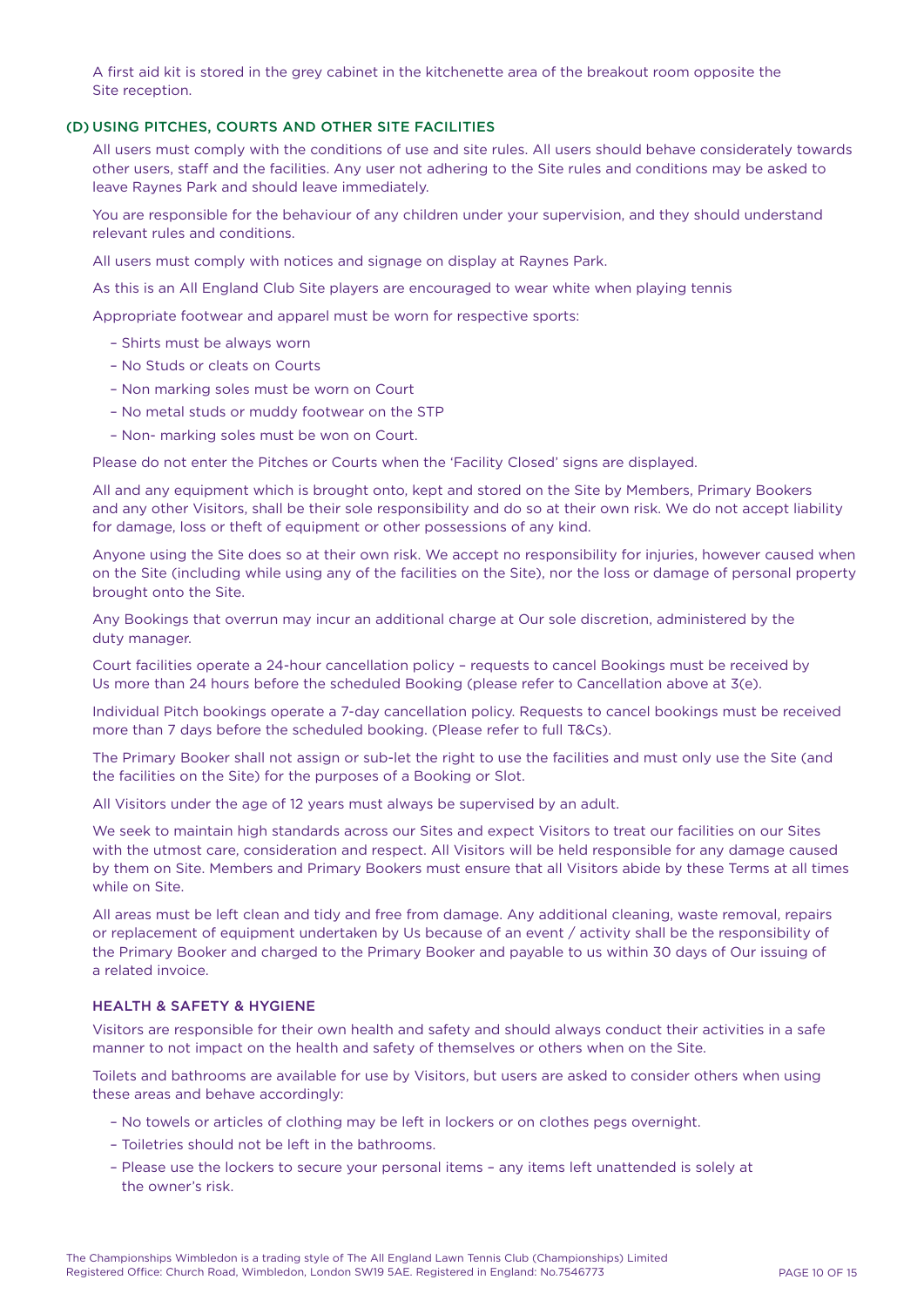Stay hydrated - please bring your own drinks bottle – the water fountain has a bottle refill tap No food or drinks are allowed in the dome except for water. Water bottles may be refilled from the water fountains located near the dome or opposite the Site reception

# (E) HEALTH

You must make sure that You and any Visitors to our Site are fit to exercise and undertake your chosen sport.

For the purposes of your own safety, please advise us if you are taking medication or have any relevant pre-existing medical conditions to the carrying out of Your Booking and/or Slot.

Please ask a member of Site staff for assistance if you need it.

If a child under your supervision is unwell, we recommend that you do not bring them to their Booking.

If you or a member of your household are exhibiting symptoms of COVID-19, then you must follow the latest government guidelines on isolation and reporting. You must not come to the Site until it is safe to do so.

Diarrhoea – anyone who has had diarrhoea must not attend site until 48hrs after the symptoms have abated.

Chicken Pox or Shingles – if You, Your child or any Visitor as part of a group has chicken pox or shingles, please do not attend sessions until the spots have completely scabbed over.

# (F) GENERAL

You understand and consent to the fact that, while using the Site, various filming, photography and broadcasting may take place. You consent to photographs, filming and sound recording of You and grant your permission, free of charge, to Us (including our licensees and those authorised by Us) to use such photographs, films and recordings (including any copies) and for Your image, likeness and voice to be included in pictures and/or on film and/or audio broadcasts or transmissions (including the publication on the internet and in social media)

and their exploitation and advertising without compensation or credit, and such use shall last in perpetuity.

Dogs are not allowed inside the domes, the outdoor courts or inside any buildings

Dogs must be kept on a lead (Please pick up after your dog when required)

Smoking is not permitted on Site

Alcohol is not permitted on Site

Please dispose of litter in the waste bins provided. We encourage users to separate waste and recycle when possible

# 6. CLOSING YOUR ACCOUNT AND MEMBERSHIP

Closing Your Account means shutting off Your profile and removing access to all of Your information from Our Website. Before You close Your Account, please note that You won't have access to any information You have added to Your Account.

You can close Your only Account by contacting us by email at CGro@aeltc.com or by telephone on +44 (0)20 8939 6422

We will close Your Account if:

- You have not made a Booking; and
- Your Account has not been accessed, for a period of two (2) years.

If Your Account is closed for any reason and You wish to re-register with the Sites via Our Website You shall be required to undertake the Registration process again which will include payment of the Membership Fee.

# 7. YOUR ACCOUNT AND PASSWORD

If You choose, or You are provided with, a user identification code, password or any other piece of information as part of our security procedures, You must treat such information as confidential. You must not disclose it to any third party.

We have the right to disable any user identification code or password, whether chosen by You or allocated by us, at any time, if in our reasonable opinion You have failed to comply with any of the provisions of these Terms.

If You know or suspect that anyone other than You knows Your user identification code or password, You must promptly notify Us at CGro@aeltc.com.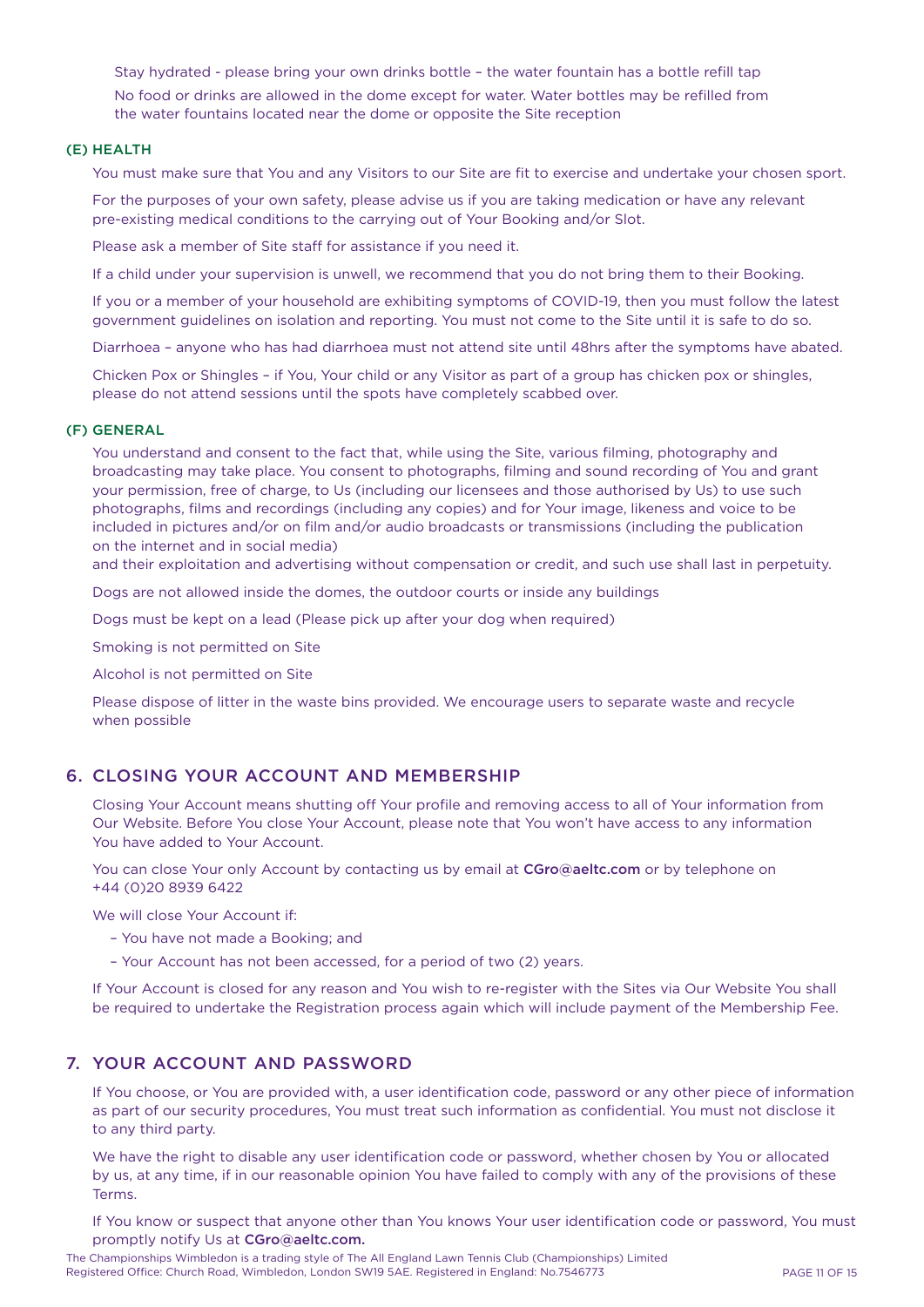# 8. OUR WEBSITE - YOUR OBLIGATIONS

# (A) GENERAL

You shall:

- comply with all applicable laws and regulatory requirements in relation to Your use of Our Website and You will not use Our Website to do anything unlawful, misleading, malicious, or discriminatory;
- not represent Yourself as Our Website or an agent or partner of Our Website or make any representations, warranties or guarantees in respect of Our Website except as set out in these Terms;
- use Our Website for a commercial purpose, unless expressly authorised by Us and shall not post unauthorised commercial communications (such as spam) on Our Website;
- not collect users' content or information, or otherwise access search or scrape Our Website, using automated means (such as, spiders, harvesting bots, robots or scrapers), though this does not prohibit crawling
- by search engines where this in accordance with the provisions of the robots.txt file;
- not upload viruses or other malicious code;
- not solicit login information or access an account belonging to another user or undertake any related actions
- that violate the privacy or publicity rights of another user or any other person or entity;
- not bully, intimidate, or harass any other user;
- not encourage other users to use violence or commit illegal or criminal acts;
- not post content that is hate speech, threatening, or pornographic; is vulgar or offensive; incites violence; or contains nudity or violence;
- not develop or operate a third-party application containing alcohol-related, dating or other mature content (including advertisements) without appropriate age-based restrictions;
- not disrupt (or attempt to disrupt) the normal operation of Our Website and shall not do anything that could disable, overburden, or impair the proper working or appearance of Our Website;
- not facilitate or encourage any violations of these Terms or our other policies;
- not frame Our Website on any other website;
- not circumvent (or attempt to circumvent) the security or authentication measures adopted by Us;
- not access (or attempt to access) any of the software, databases or systems (including the ClubSpark Portal) that support the operation of Our Website;
- not use Our name or logos, other than to identify in a lawful manner the goods and services provided by Us or Our licensees;
- not use other people's email addresses in order to register an Account;
- not impersonate another person or entity;
- not disseminate links to malicious content that could damage or disrupt another user's computer system;
- not use Our Website for commercial purposes without our express written consent; or
- not modify, create derivative works of, decompile, or otherwise attempt to extract source code from us, unless You are expressly permitted to do so under an open source license, or We give You express written permission.

You are responsible for:

- Your use of Our Website;
- maintaining regular backups of the data on Your computer;
- ensuring that any computer or device that You use in connection with Our Website has up-to-date antivirus software; and
- safeguarding the login and password that You use in connection with Our Website.

We encourage You to use strong passwords with Your Account.

# (B) WE MAY SUSPEND OR WITHDRAW OUR WEBSITE

Once You become a Member and for the duration of such membership, Our Website is made available free of charge.

We do not guarantee that Our Website, or any content on it, will always be available or be uninterrupted. We may suspend or withdraw or restrict the availability of all or any part of Our Website for business and operational reasons. We will try to give You reasonable notice of any suspension or withdrawal.

You are also responsible for ensuring that all persons who access Our Website through Your internet connection are aware of these Terms and other applicable terms and conditions, and that they comply with them.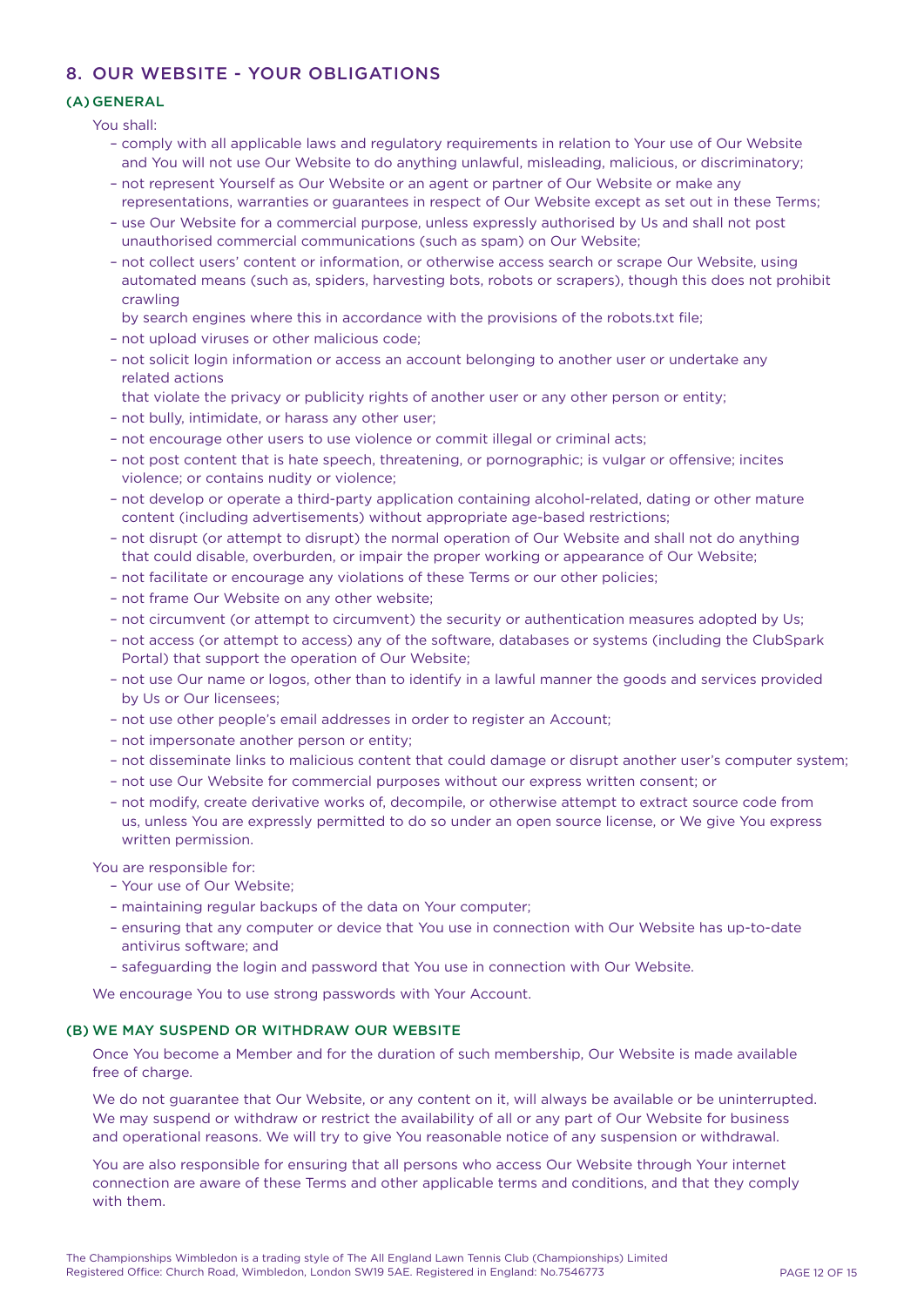## (C) OUR WEBSITE IS ONLY FOR USERS IN ENGLAND

Our Website is directed to people residing in England. We do not represent that content available on or through Our Website is appropriate for use or available in other locations.

# (D) HOW YOU MAY USE MATERIAL ON OUR WEBSITE

We are the owner or the licensee of all intellectual property rights in Our Website, and in the material published on it. Those works are protected by copyright laws and treaties around the world. All such rights are reserved.

You may print off one copy, and may download extracts, of any page(s) from Our Website for Your personal use and You may draw the attention of others within Your organisation to content posted on Our Website.

You must not modify the paper or digital copies of any materials You have printed off or downloaded in any way, and You must not use any illustrations, photographs, video or audio sequences or any graphics separately from any accompanying text.

Our status (and that of any identified contributors) as the authors of content on Our Website must always be acknowledged.

You must not use any part of the content on Our Website for commercial purposes without obtaining a licence to do so from Us or our licensors.

If You print off, copy or download any part of Our Website in breach of these Terms, Your right to use Our Website will cease immediately and You must, at our option, return or destroy any copies of the materials You have made.

#### (E) DO NOT RELY ON INFORMATION ON OUR WEBSITE

The content on Our Website is provided for general information only. It is not intended to amount to advice on which You should rely. You must obtain professional or specialist advice before taking, or refraining from, any action on the basis of the content on Our Website.

Although We make reasonable efforts to update the information on Our Website, We make no representations, warranties or guarantees, whether express or implied, that the content on Our Website is accurate, complete or up to date.

#### (F) WE ARE NOT RESPONSIBLE FOR WEBSITES WE LINK TO

Where Our Website contains links to other sites and resources provided by third parties, these links are provided for Your information only. Such links should not be interpreted as approval by Us of those linked websites or information You may obtain from them.

We have no control over the contents of those sites or resources.

# (G) USER-GENERATED CONTENT IS NOT APPROVED BY US

Our Website may include information and materials uploaded by other users of Our Website, including to bulletin boards and chat rooms. This information and these materials have not been verified or approved by Us. The views expressed by other users on Our Website do not represent Our views or values.

If you wish to complain about information and materials uploaded by other users please contact Us on CGro@aeltc.com.

#### (H) OUR RESPONSIBILITY FOR LOSS OR DAMAGE SUFFERED BY YOU

- We do not exclude or limit in any way our liability to You where it would be unlawful to do so. This includes liability for death or personal injury caused by our negligence or the negligence of our employees, agents or subcontractors and for fraud or fraudulent misrepresentation.
- Please note that We only provide Our Website for domestic and private use. You agree not to use Our Website for any commercial or business purposes, and We have no liability to You for any loss of profit, loss of business, business interruption, or loss of business opportunity.
- If defective digital content that We have supplied, damages a device or digital content belonging to You and this is caused by our failure to use reasonable care and skill, We will either repair the damage or pay You compensation.

#### (I) UPLOADING CONTENT TO OUR WEBSITE

Whenever You make use of a feature that allows You to upload content to Our Website, or to make contact with other users of Our Website, You must comply with the content standards set out in our Acceptable Use Policy.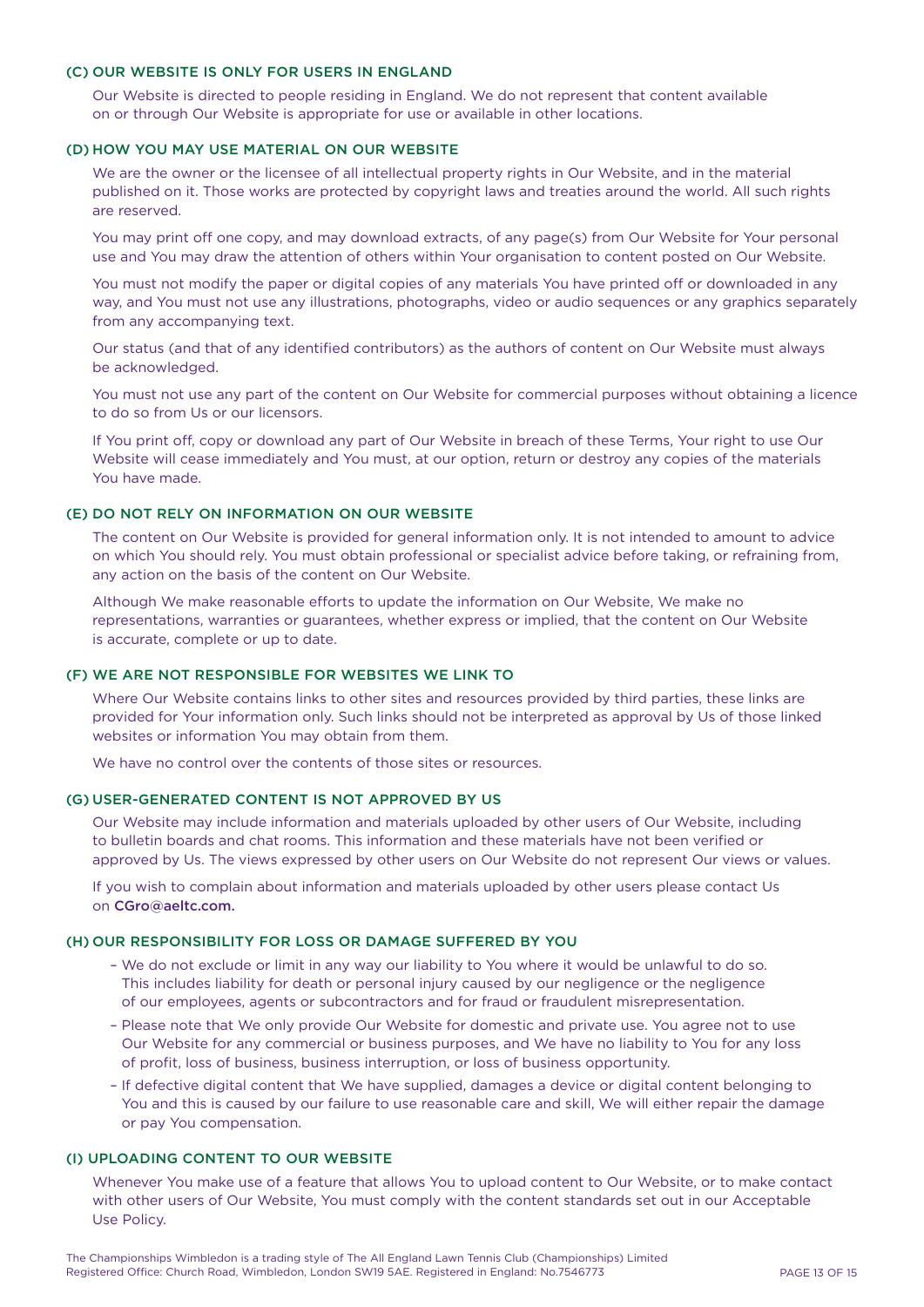You warrant that any such contribution does comply with those standards, and You will be liable to Us and indemnify Us for any breach of that warranty. This means You will be responsible for any loss or damage We suffer as a result of Your breach of warranty.

Any content You upload to Our Website will be considered non-confidential and non-proprietary. You retain all of Your ownership rights in Your content, but You are required to grant Us a limited licence to use, store and copy that content and to distribute and make it available to third parties. The rights You license to Us are described in Rights You are giving Us to use material You upload.

# (J) RIGHTS YOU ARE GIVING US TO USE MATERIAL YOU UPLOAD

We also have the right to disclose Your identity to any third party who is claiming that any content posted or uploaded by You to Our Website constitutes a violation of their intellectual property rights, or of their right to privacy.

We have the right to remove any posting You make on Our Website if, in our opinion. Your post does not comply with the content standards set out in our Acceptable Use Policy.

You are solely responsible for securing and backing up Your content.

# (K) WE ARE NOT RESPONSIBLE FOR VIRUSES AND YOU MUST NOT INTRODUCE THEM

We do not guarantee that Our Website will be secure or free from bugs or viruses.

You are responsible for configuring Your information technology, computer programmes and platform to access Our Website. You should use Your own virus protection software.

You must not misuse Our Website by knowingly introducing viruses, trojans, worms, logic bombs or other material that is malicious or technologically harmful. You must not attempt to gain unauthorised access to Our Website, the server on which Our Website is stored or any server, computer or database connected to Our Website. You must not attack Our Website via a denial-of-service attack or a distributed denial-of service attack. By breaching this provision, You would commit a criminal offence under the Computer Misuse Act 1990. We will report any such breach to the relevant law enforcement authorities and We will co-operate with those authorities by disclosing Your identity to them. In the event of such a breach, Your right to use Our Website will cease immediately.

#### (L) RULES ABOUT LINKING TO OUR WEBSITE

You may link to our home page, provided You do so in a way that is fair and legal and does not damage our reputation or take advantage of it.

You must not establish a link in such a way as to suggest any form of association, approval or endorsement on our part where none exists.

You must not establish a link to Our Website in any website that is not owned by you.

Our Website must not be framed on any other site, nor may You create a link to any part of Our Website other than the home page.

We reserve the right to withdraw linking permission without notice.

The website in which You are linking must comply in all respects with the content standards set out in our Acceptable Use Policy.

If You wish to link to or make any use of content on Our Website other than that set out above, please contact CGRO@aeltc.com.

# (M)WHICH COUNTRY'S LAWS APPLY TO ANY DISPUTES?

Please note that these Terms, their subject matter and their formation, are governed by English law. You and We both agree that the courts of England and Wales will have exclusive jurisdiction except that if You are a resident of Northern Ireland You may also bring proceedings in Northern Ireland, and if You are resident of Scotland, You may also bring proceedings in Scotland.

## (N) OUR TRADE MARKS ARE REGISTERED

We and members of Our group (which means our subsidiaries, our ultimate holding company and its subsidiaries, as defined in section 1159 of the UK Companies Act 2006) own a number of trademarks in numerous territories, including but not limited to: